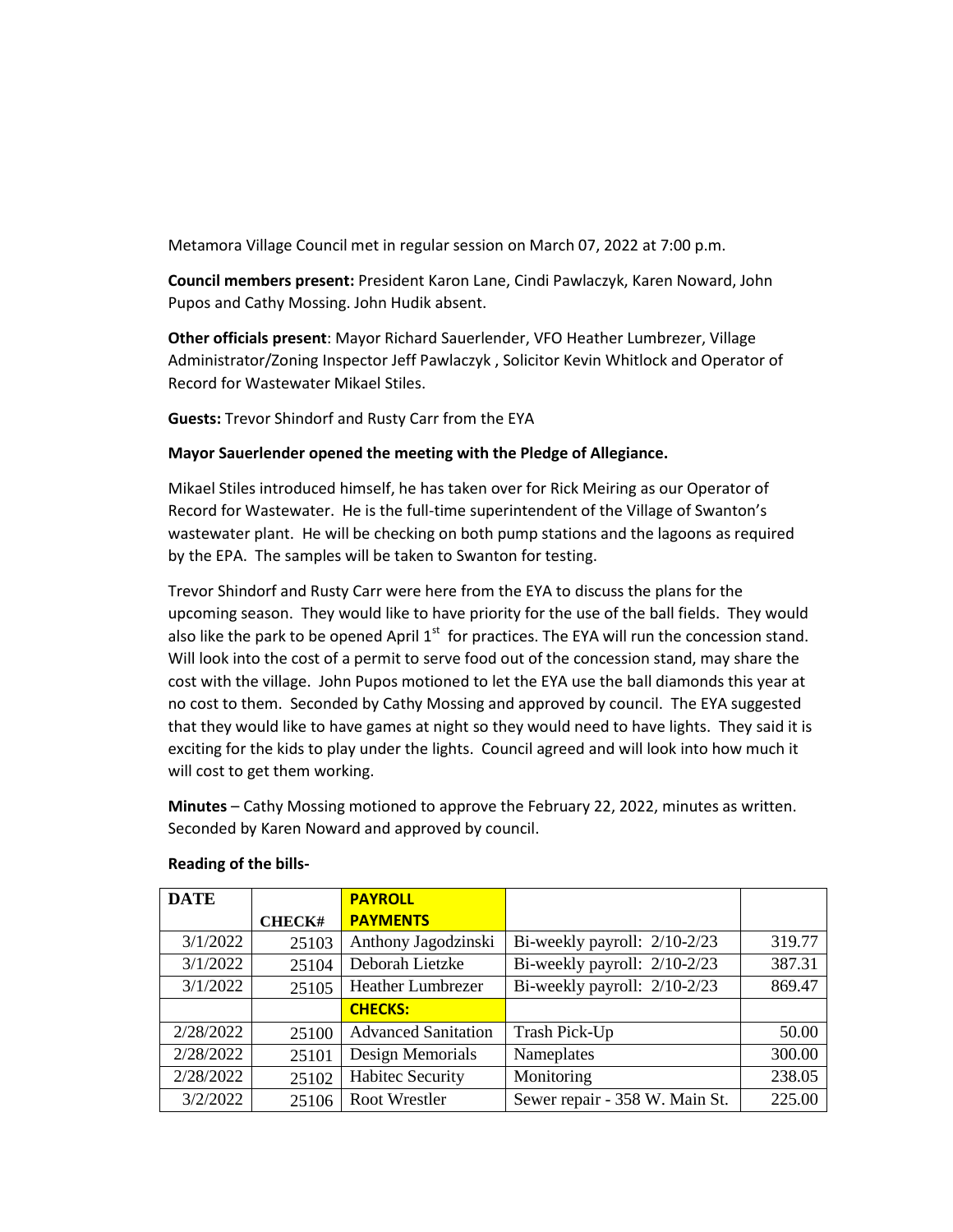| 3/2/2022 | 25107      | Spectrum                   | Phones, Internet & Fax             | 174.96    |
|----------|------------|----------------------------|------------------------------------|-----------|
| 3/2/2022 | 25108      | Toledo Edison              | Electricity                        | 1,371.72  |
| 3/2/2022 |            | <b>Upward Solutions</b>    | Reconfigure copier test            |           |
|          | 25109      |                            | computers                          | 100.00    |
| 3/2/2022 | 25110      | Vistra Corp                | Refund of Overpayment              | 298.32    |
| 3/7/2022 | 25111      | <b>Luckey Farms</b>        | <b>Rock Salt</b>                   | 287.14    |
| 3/7/2022 | 25112      | <b>AIM Media Midwest</b>   | Hinkle Report Publication          | 23.96     |
| 3/7/2022 | 25113      | Mike's Repair              | Truck Repair's                     | 983.50    |
| 3/7/2022 |            | Government                 | 2021 Reports                       |           |
|          | 25114      | Accounting                 |                                    | 600.00    |
| 3/7/2022 |            | <b>Treasurer of Fulton</b> | <b>Police Protection for March</b> |           |
|          | 25115      | C <sub>0</sub>             |                                    | 425.00    |
|          |            | <b>ACH Payments</b>        |                                    |           |
| 3/4/2022 | <b>ACH</b> | <b>USDA</b>                | Sewer Loan PAID IN FULL            | 90,023.12 |
|          |            |                            | <b>GRAND TOTAL</b>                 | 96,677.32 |

Karen Noward motioned to pay bills as read. Seconded by John Pupos and approved by council.

**Solicitors Report-** Kevin reviewed the CT Consultants contract for smoke testing of our sewer lines. He said everything looks good and is ok to sign.

Old Business – Cathy Mossing motioned that we pass the 3<sup>rd</sup> reading of Ordinance 2022-02 hiring Kevin Whitlock as our Village Solicitor and Prosecutor. Seconded by Karon Lane and approved by council.

John Pupos motioned that we suspend the rules under emergency measure for Ordinance 2022-05 for the contract with CT Consultants. Seconded by Cathy Mossing. Roll call vote: Karon Lane-yes, Cindi Pawlaczyk-yes, Karen Noward-yes, Cathy Mossing-yes, John Puposyes. John Pupos motioned to pass Ordinance 2022-05 under emergency measure entering into contract with CT Consultants for sanitary sewer study. Seconded by Karon Lane. Roll call vote: Karon Lane-yes, Cindi Pawlaczyk-yes, Karen Noward-yes, John Pupos-yes, Cathy Mossing-yes. Motion Passed.

Cathy Mossing motioned to pass the  $1<sup>st</sup>$  reading of Ordinance 2022-06 to sign the contract with ODOT for bridge replacement on SR 120. Seconded by John Pupos and approved by council.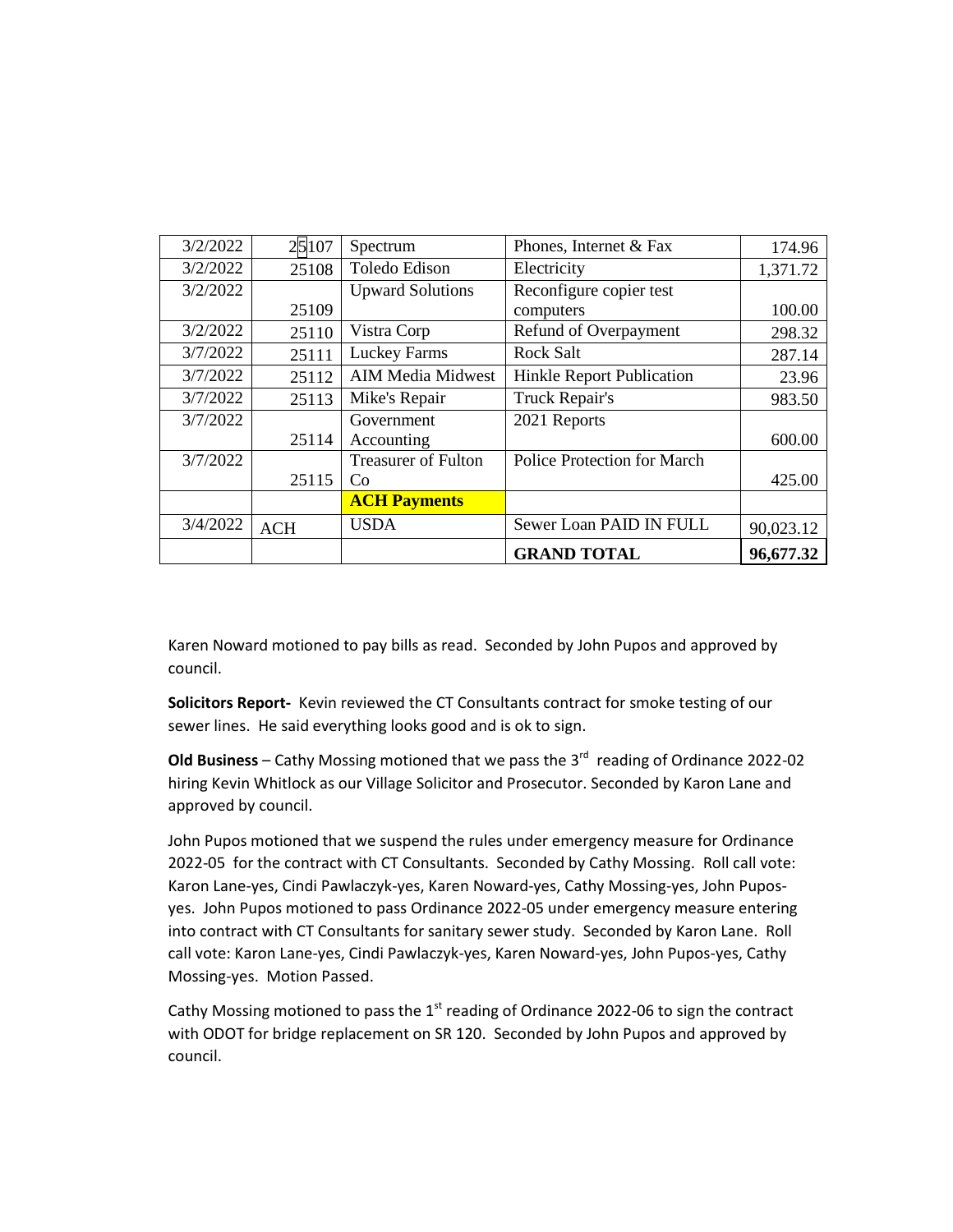John Crockett provided an engineer's report for his building which is in violation of our ordinance. Kevin Whitlock will look the report over to help give us guidance. Council is concerned that there is a safety issue with his building. Will table until April.

Another member is needed for the Zoning Appeals Board. It was suggested to call Jim Malburg to see if he is interested.

**New Business** – Pupos reported that he is looking into prices for a new lawn mower. He is taking the old mower to Bills Service in Blissfield, MI to get a trade in quote and a price for a new Exmark Mower. It was also suggested to get quotes for other brands of mowers. At the next meeting he will have prices. Council would also like to trade in or sell the bagger to the old mower. Dustin Ott reached out to the office and would like to buy. Council agreed to sell it to him for the trade in value.

**Fiscal Officer's Report** – Habitec Security codes have not been updated in a while. Due to several new employees Heather has reached out to them for help with updates. They recommend we upgrade the park security to cellular. Cathy Mossing motioned that we upgrade the park security to cellular for \$99.00. Seconded by Karen Noward and approved by council. There is an app feature that can be added in the future for an additional price to allow access through computers and phones.

Larry Engle is interested in buying property that is outside the village limits and would like to be annexed with the village. Council is referring him to the county for water and at this time there are no sewer options for this property. If he wants to pursue annexation, he will have to do that on his own.

Property at 358 W. Main has had problems with sewer back up. Root Wrestler came and unplugged it, they reported there is a fall in the line that needs to be repaired. Maintenance employee Anthony Jagodzinski will camera it, the village may reach out to Joe Eisel if needed.

Cathy Mossing motioned for the village to pay for Heather Lumbrezer to go to the Fulton County Economic Development Banquet Thursday April 21. Seconded by Karon Lane and approved by council.

There is a Fulton County Tax Incentive Review Council Meeting March 23 and an Annual Health District Advisory Council Meeting March 29. Will look into to see if it is important to attend.

Ahrianna McCabe and Lucy Serna are having a color run to benefit RAINN, an organization that helps victims of sexual assault. It is scheduled for Saturday March 26 in the park. They